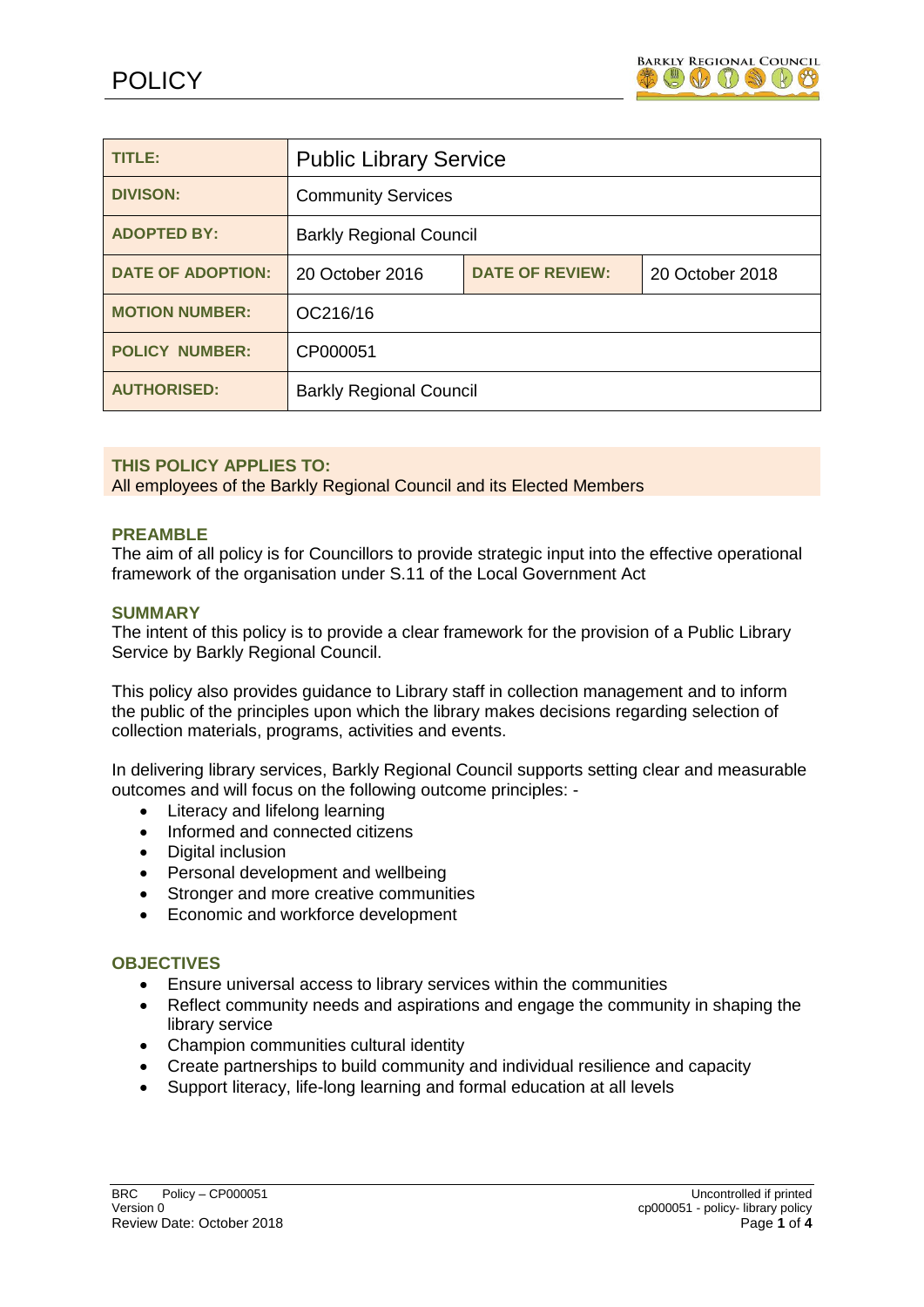

# **BACKGROUND**

Council is committed to providing a free public library service to the community (residents, workers, students and visitors) through the Library at Tennant Creek and Elliott.

Council delivers a public library service in partnership with the Northern Territory Government through the provision of a *Public Library Funding Agreement* and *Connect NT*, a collaboration of the public libraries network ensures that Territorians have free access to library services across the Northern Territory. Sharing of resources and expertise across the network is a recognised strength of this model.

Council engages with community members and organisations in shaping library services and champion the unique cultural identity of the region. Access to tools that support and encourage literacy and lifelong learning are a priority. Library staff plays a key role in assisting people to develop there own skills in selecting the information and resources that best meets their needs.

## **POLICY STATEMENT**

The Council concurs with the statement of the Australian Library and Information Association that:-

*"Freedom can be protected in a democratic society only if its citizens have unrestricted access to information and ideas".*

Accordingly it is the policy of the Council to provide a public library and information service to residents of the Northern Territory.

The Council will maintain and develop the provision of free public library services to the community.

**Membership**

Membership is free to any Northern Territory resident on presentation of suitable ID and documentation verifying NT residency. Persons unable to provide proof of a current NT residential address are not eligible for permanent membership. Visitors to the Northern Territory may join Barkly Regional Council Libraries as temporary members, on payment of a refundable security deposit, less the administration fee as described in the Council's fees and charges schedule.

**Collections**

Council manages and develops library collections that reflect community needs and aspiration. Council will invest in the growing demand for cultural and digital collections and access to digital literacy through virtual library collections. Collection development guidelines will inform the public of the principles upon which the library service makes decisions regarding the collection of library materials, maintenance and use of the collection.

#### **Places and Spaces**

Council maintains libraries at Elliott and Tennant Creek. Libraries are accessible to all, and are space which encourages active participation, promoting literacy and learning opportunities for all. Library programs delivered in conjunction with other organisations will be prioritised.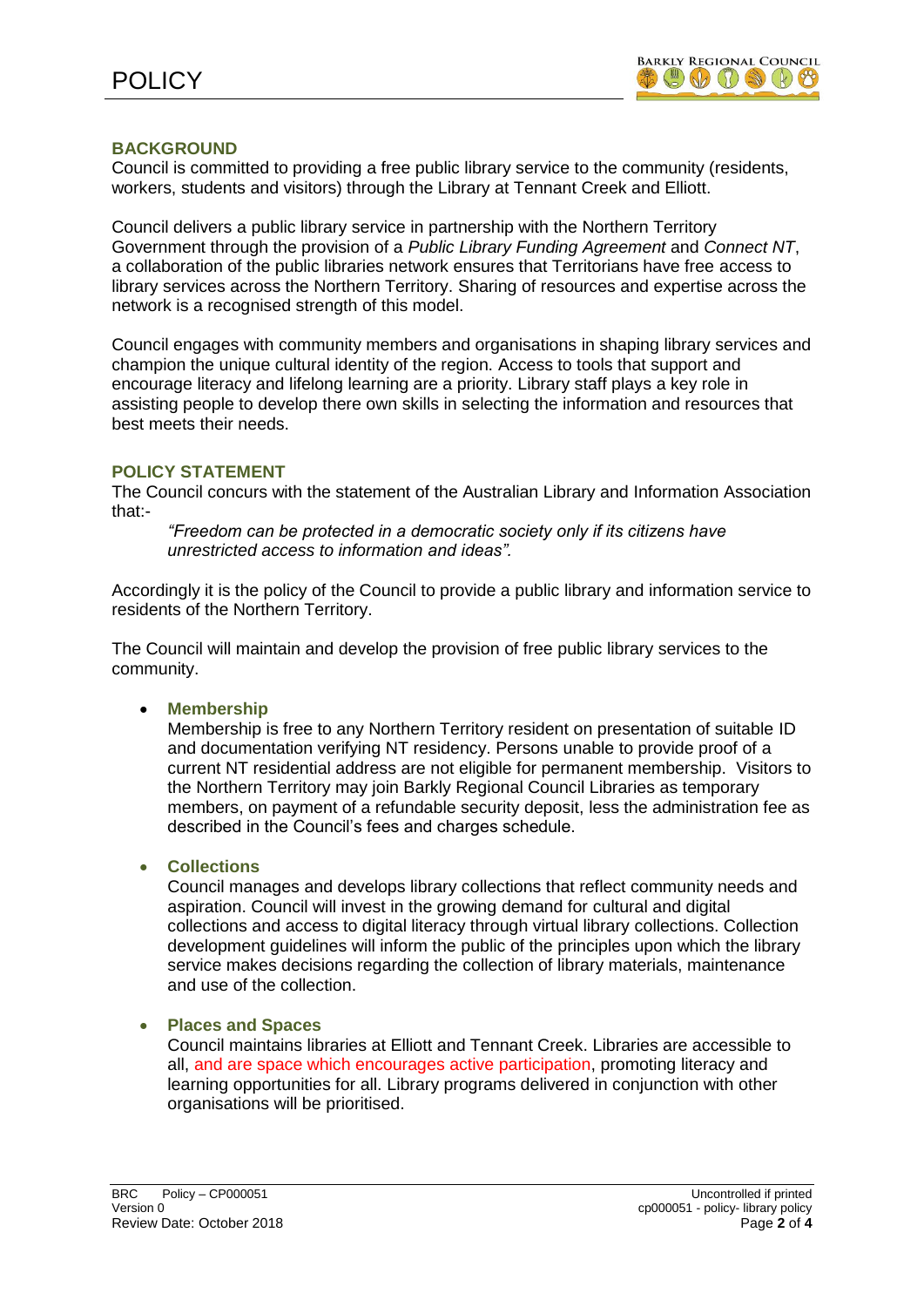

## **RISK MANAGEMENT**

Libraries are exposed to risks stemming from environmental conditions and human-driven potential hazards.

In the implementation of the Barkly Regional Council policy development, all Elected Members, employees, communities and stakeholders are encouraged to communicate any risks they perceive to the Chief Executive Officer.

# **TERMINOLOGY AND DEFINITIONS**

## *Policy*

The Barkly Regional Council Policy sets out what the Council wants to do and how they do it. Policies are formed to meet legislative requirements and to ensure smooth decision making. Policies must be formally adopted in a meeting of Council and comply with the Barkly Regional Council's legal obligations and relevant standards.

# *Collections*

Material that supports literacy needs, individual needs, local stories, history of the region and digital information.

## *Places and Spaces*

A place and space is a location for people and communities to gather to learn, play, explore and share.

## *Catalogue*

A database list of materials held at the library

#### *Events and Programs*

Activities that the library undertakes that promotes future things to do in the library

# **REFERENCES**

Australian Library Information Association Guidelines, Standards and outcome measures for Australian Public Libraries July 2016

Australian Library Information Association Statement on Free Access to Information

Code of Ethics for Librarians and other Information Workers - IFLA

Australian Library Information Association Statement on public library services

Barkly Regional Council Library Guidelines- Conditions of Membership

Barkly Regional Council Library Guidelines - Collections, Events, Programs and Services Northern Territory Local Government Act 2016

# **LEGISLATION AND STANDARDS**

The Local Government Act establishes the roles, function and objectives of Council with provides the basis of Barkly Regional Council to provide services, facilities and programs that are appropriate to the needs of the community and to ensure equitable access to its services, facilities and programs in the best interests of the community as a whole (Part 2.3).

*Australian Library Information Association Guidelines, Standards and outcome measures for Australian Public Libraries July 2016* will guide overall management of the service.